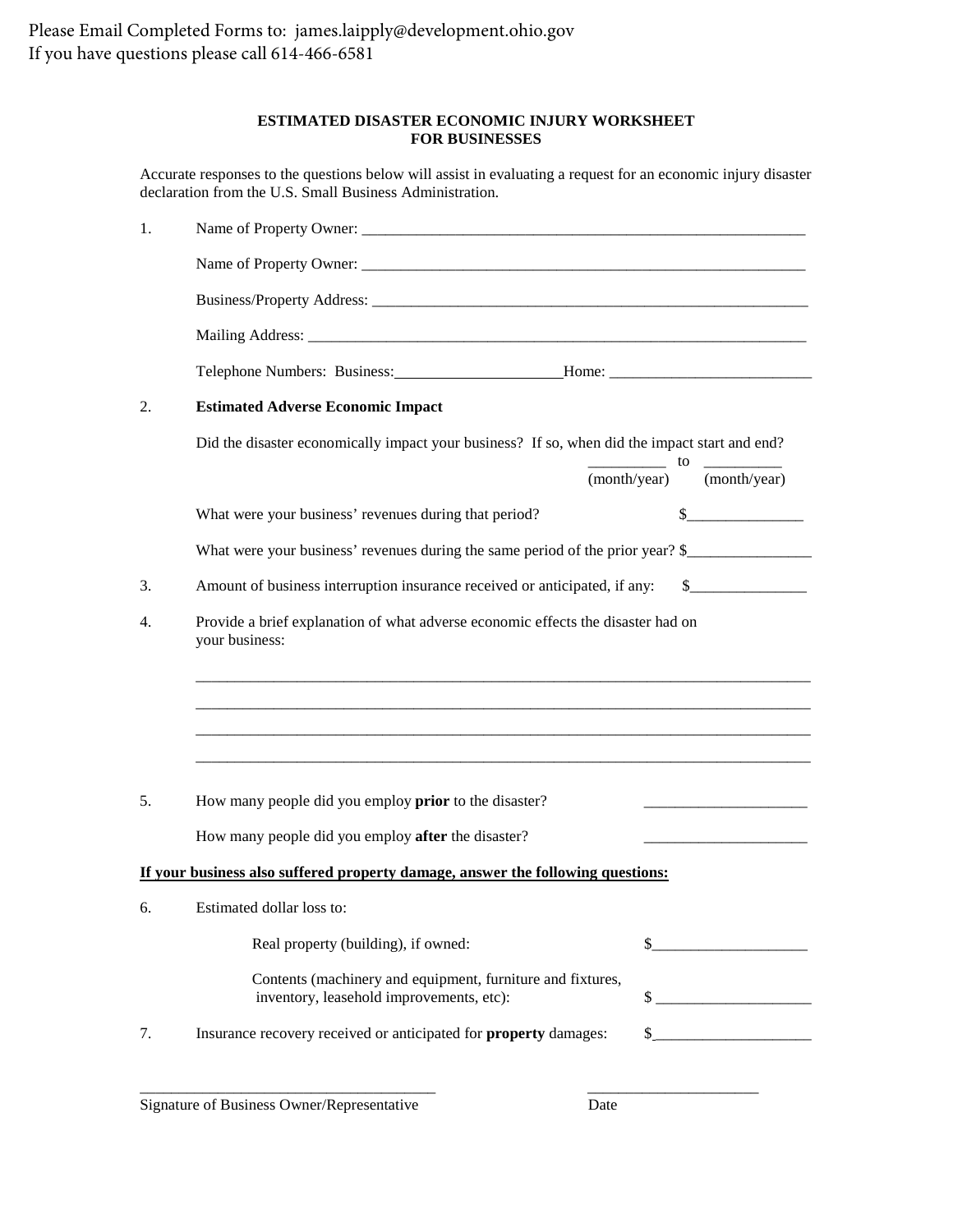# **Instructions for Completing the "Estimated Disaster Economic Injury Worksheet for Business"**

### **Item 1**

Line 1

Enter the property owner's name. If different than the business name, also enter the business name.

#### Line  $2$

If more than one owner, enter the co-owner's name or names

### Line 3

Enter the street address of the business location.

Line 4

Enter the mailing address of the business

Line 5

Enter the telephone numbers of the business and owner's home.

## **Item 2**

Line 3

Enter the date that the economic impact to your business due to the disaster started or is estimated to start. Economic impact can be defined as a decrease in revenues from normal levels resulting in decreased gross profit. Then enter the date that revenues and gross profits returned to normal levels. This date may be in the future and will require an estimate.

\_\_\_\_\_\_\_\_\_\_\_\_\_\_\_\_\_\_\_\_\_\_\_\_\_\_\_\_\_\_\_\_\_\_\_\_\_\_\_\_\_\_\_\_\_\_\_\_\_\_\_\_\_\_\_\_\_\_\_\_\_\_\_\_\_\_\_\_\_\_\_\_

### Line 4

Enter the business' revenues between the two dates you showed

Line 4

Enter the business' revenues between the same two dates of the previous year.

\_\_\_\_\_\_\_\_\_\_\_\_\_\_\_\_\_\_\_\_\_\_\_\_\_\_\_\_\_\_\_\_\_\_\_\_\_\_\_\_\_\_\_\_\_\_\_\_\_\_\_\_\_\_\_\_\_\_\_\_\_\_\_\_\_\_\_\_\_\_\_\_

#### **Item 3**

Line 1

If you have business interruption insurance to cover losses due to the disaster, enter the amount received or anticipated. Enter zero if none.

\_\_\_\_\_\_\_\_\_\_\_\_\_\_\_\_\_\_\_\_\_\_\_\_\_\_\_\_\_\_\_\_\_\_\_\_\_\_\_\_\_\_\_\_\_\_\_\_\_\_\_\_\_\_\_\_\_\_\_\_\_\_\_\_\_\_\_\_\_\_\_\_

## **Item 4**

Line 1

Enter a brief narrative explaining how the disaster affected your business' revenues and operations

\_\_\_\_\_\_\_\_\_\_\_\_\_\_\_\_\_\_\_\_\_\_\_\_\_\_\_\_\_\_\_\_\_\_\_\_\_\_\_\_\_\_\_\_\_\_\_\_\_\_\_\_\_\_\_\_\_\_\_\_\_\_\_\_\_\_\_\_\_\_\_\_